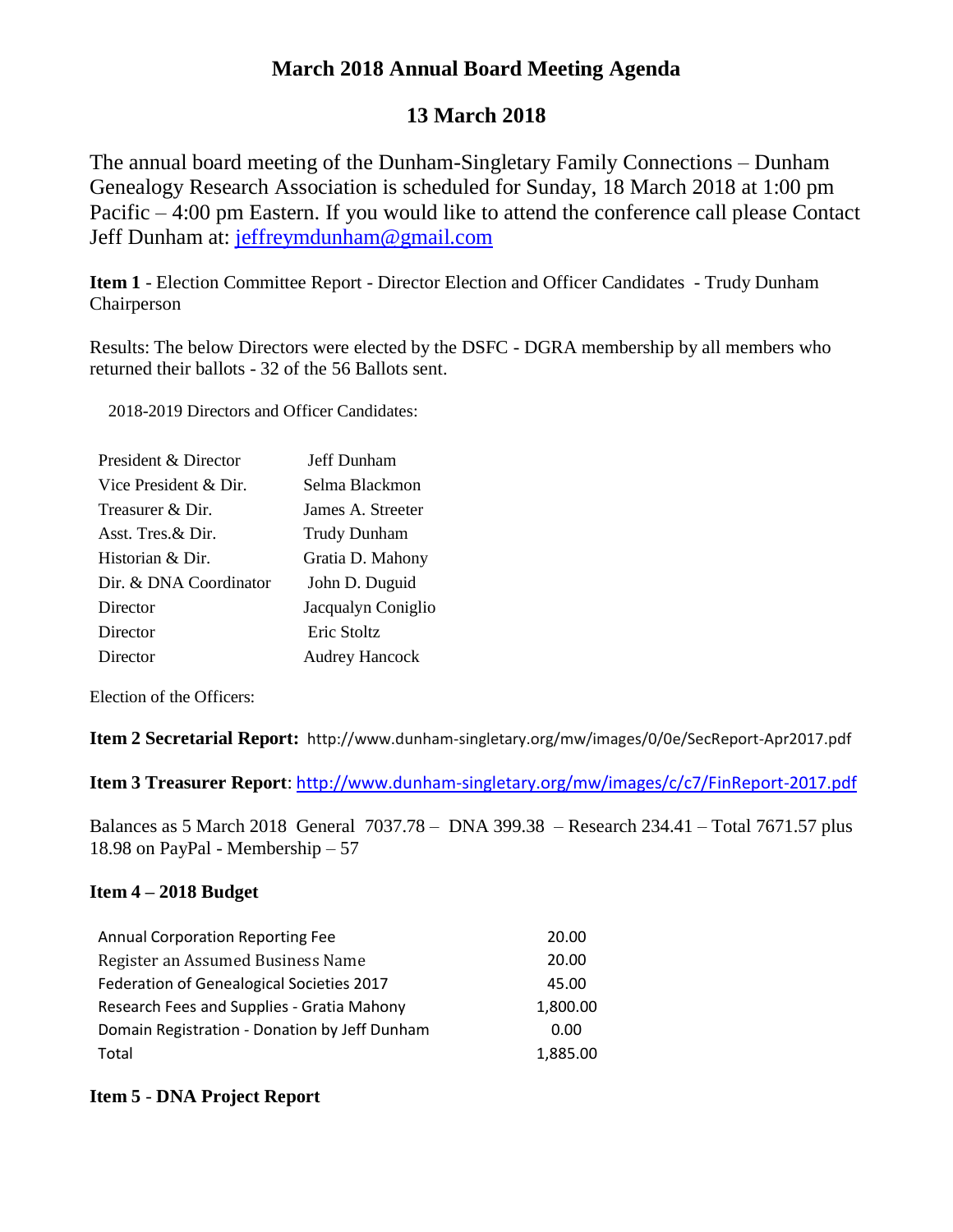Following is a breakdown of the members of the Family Tree Dunham-Singletary Y-DNA group. There are 144 people in the group, of which 109 are men. The women (35), who presumably joined because of male Dunham family members, are not included in the statistics below. John Dunham Duguid

- Haplogroup I-M253 Deacon John = 40 members
- Haplogroup I-M253 not named Dunham = 4 members
- Haplogroup I-M223 Dunham/Singletary = 31 members
- Haplogroup R-M269 Dunhams of Anglo-Saxon origin = 18
- $\bullet$  Haplogroup R-M269 non Dunhams = 1
- Haplogroups various Dunhams = 5
- $\bullet$  Haplogroups various non Dunham or Singletary = 10
- $\bullet$
- TOTAL= 109

Update on Adjusted prices DSFC charges due to increase by Family Tree DNA.- James A. Streeter

Proposed comparison DNA Study – Dunham vs Simpson both I-M253 Y-DNA. This my give some insight to the Origin of Deacon John Dunham's group. To go along with this is a thought that there could be a article about the DNA results from my 37 marker Y-DNA test results which was IM-253 which is the same Deacon John's lines and my Family Finder test - results due soon. It could be used to show what info is gained to someone who has taken a FFT and wants to know more. James

Discuss Family Finder and if this test would be a benefit to more recent Dunham family researchers and what the results mean and how to interpret the results. Possible as a entry for someone then it could be followed up with Y-DNA testing in the future.

### **Item 6** - **Dunham's in America – Research and Newsletters - Gratia Mahony**

My goal is to disseminate the results of the research that I have done either by myself or with other researchers, to publish this in the newsletter, and to place it online at the web site hosted by this organization. I also answer email queries from people and some of these queries can be easily answered form work already known. There have been about 6 queries that I've received over the past year that have taken me considerable time and research to answer. Sometimes (in the case of the Mormon Dunhams in Allegany Co. NY) these queries turn into articles. I try to address all the Dunham lines in the newsletter, but not necessarily all in the same issue.

In 2017 the following topics were addressed by articles:

15 January, 2017: Article on Mellie Dunham, fiddler from Oxford County, Maine (line of Deacon John Dunham); article on George Comley Dunham of St. Johns, New Brunswick Canada (line of Dunham-Singletary of Woodbridge NJ). Article on Dunham's Station, Tennessee, and Belle Meade Mansion (line of early Joseph Dunham, prob. of Scots-Irish descent)

15 April, 2017: Article by Jackie Coniglio about her Dunham ancestry from Wisconsin (line of Deacon John Dunham). Article about James Sears Dunham, tugboat captain and Chicago River (line of Deacon John Dunham)

15 July, 2017 Editorial Comment; excerpt from newsletter "it is time to publish my hypothesis about the lines of Dunhams whose vital, historical or genealogical records have not been found by me, or whose records no longer exist....by publishing the results of our research, we can record our work so